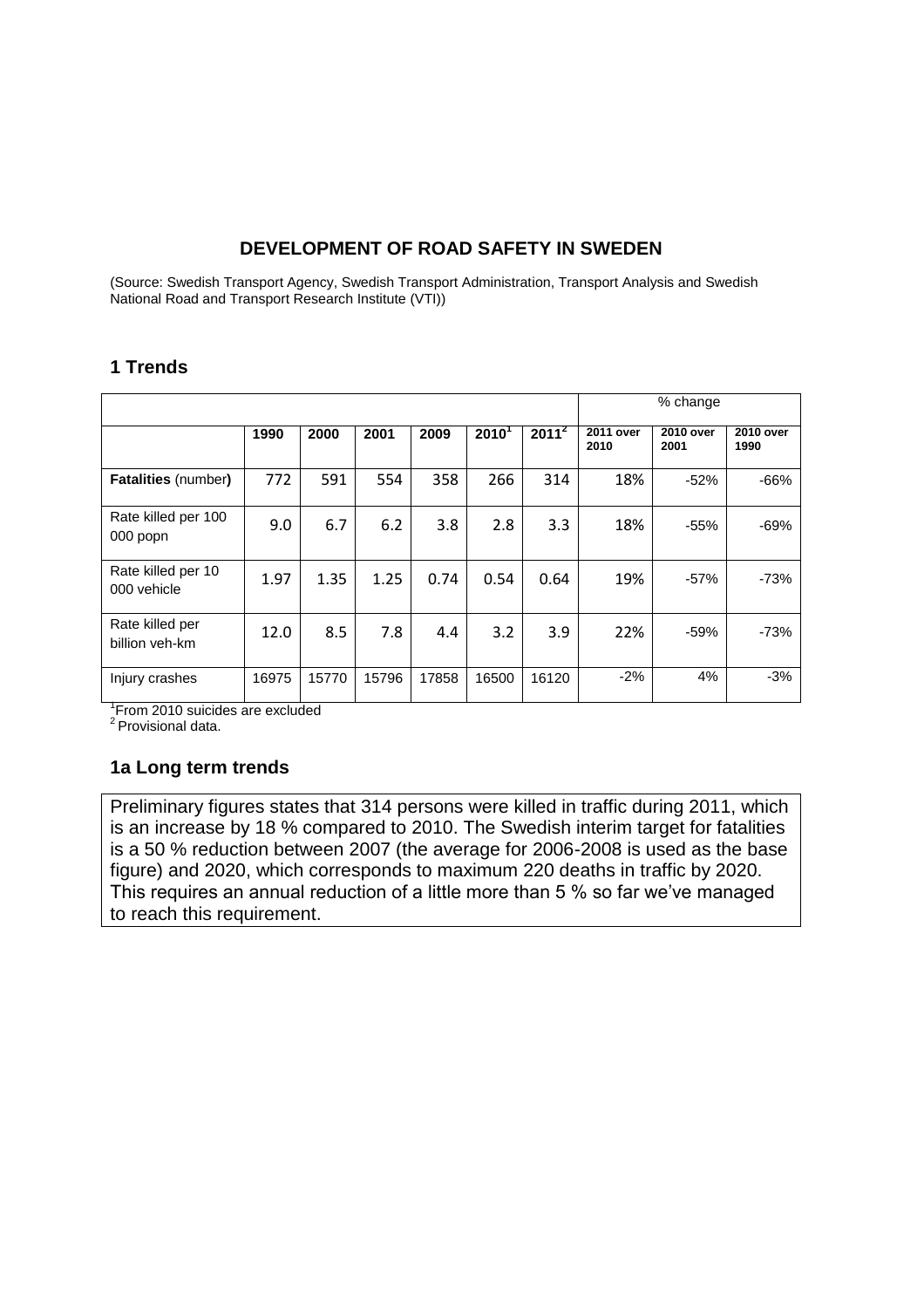

**Figure 1. Number of fatalities 1996-2011. Previous target (2007) N ≤ 270, new target (2020) N ≤ 220.**



## **Figure 2. Number of fatalities according to road user types 1996-2011.**

During the period 1996-2011, the total number of fatalities decreased by 38 percent. The number of motorcyclists killed increased by 7 percent. The other killed road users decreased by between 30 and 60 percent from 1996 to 2011. One reason that the number of killed motorcyclists not decreased in the same amount that did the other road users is that the number motorcycles more than doubled during that period.

During 2011, 15 children aged 0-17 years were killed, representing a decline by 70 percent compared to 1996.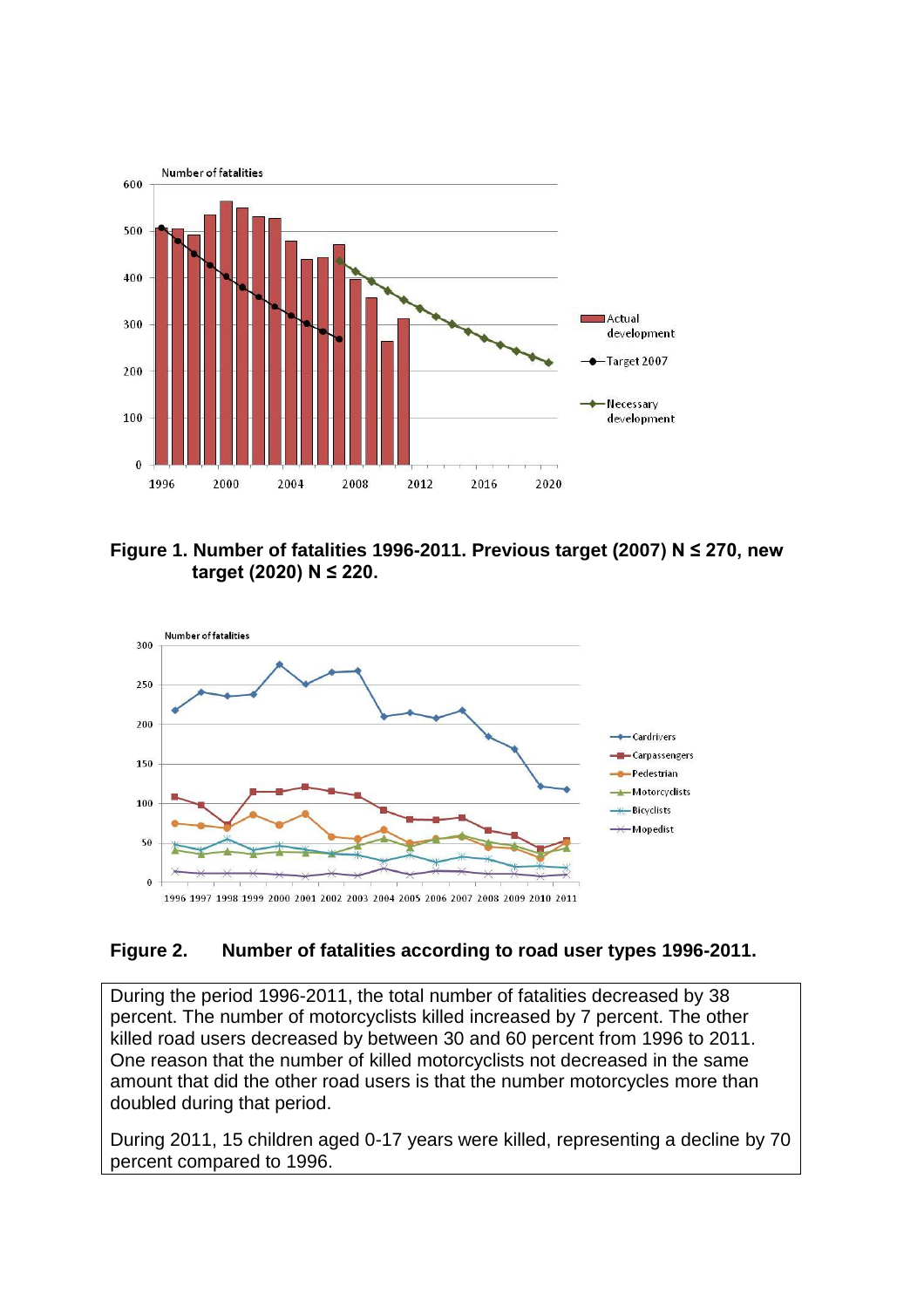

#### **Figure 3. Number of in-patients (>24 hours) according to road user groups 1998-2010.**

In Sweden we have had a substantial drop of injured occupants in passenger cars (both in-patients and fatalities) since 2003. For in-patients the drop is so radical that from the year 2008 there are more cyclists as in-patients than car occupants. This is mainly due to safer cars, lower speeds and the introduction of median barriers. Injured motorcyclists and moped riders have decreased during the last years mainly due to the fact that we now require a driving license for moped riders.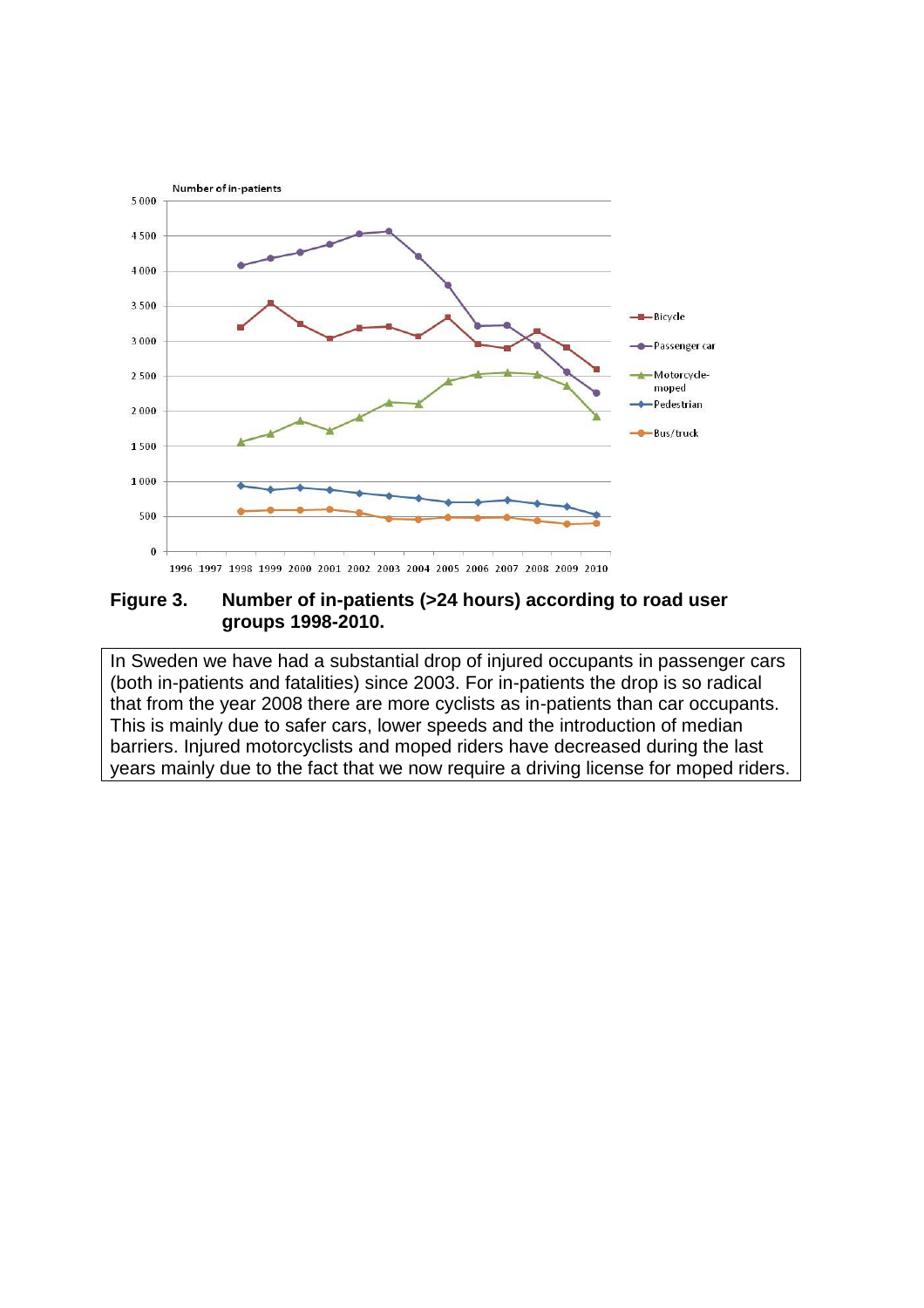## **1b Short term trends**

In 2011, the number of fatalities increased for all road users except for car drivers and cyclists. The relative increase was highest for the number of deceased pedestrians.

During 2011 the number of killed have increased for all age groups except for children (0-17 years).The relative increase were highest in the age group 18-24 years.

The monitoring of speeding of the police has increased markedly mainly due to the introducing of speed cameras in 2006 and the reporting of non-compliances has accordingly doubled to 400 000. In 2010, the average speed decreased by 2.1 percent but in 2011 the average speed increased by 0.9 percent. During the snowfree period when the road conditions are similar the average speed decreased by 0.4 percent.

In 2012 we introduced a system in Sweden in order to keep the license after drunk driving. A person who has his license revoked because of drink-driving can apply for a license with alcolock conditions instead of losing their license. Terms of time are one year or two years. The longer term requirements for persons convicted of aggravated drunken driving. The conditions include regular medical checkups with sampling and inspections and servicing of Interlock and its log.



## **Figure 4. The number of killed car drivers under the influence of alcohol (> 0.02%) and the proportion of killed car drivers under the influence of alcohol, 1997-2011.**

From 2003 the general trend are that the number of killed car drivers under the influence of alcohol (> 0.02%) as well as the proportion of killed car drivers under the influence of alcohol has decreased.